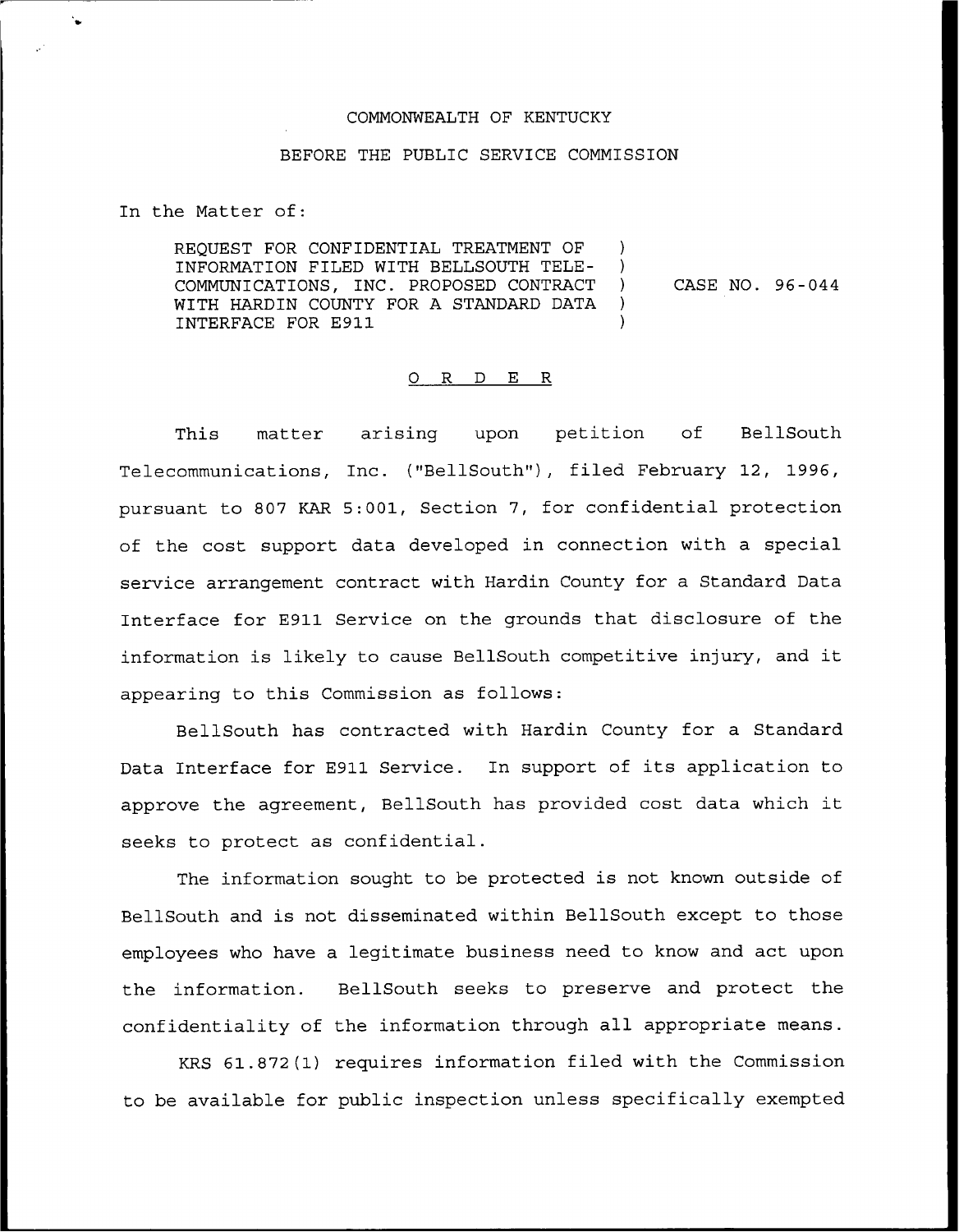by statute. Exemptions from this requirement are provided in KRS 61.878(1). That subsection of the statute exempts several categories of information. One category exempted in paragraph  $(c)$  1 of that subsection is commercial information confidentially disclosed to the Commission which if made public would permit an unfair commercial advantage to competitors of the party from whom the information was obtained. To qualify for the exemption, the party claiming confidentiality must demonstrate actual competition and <sup>a</sup> likelihood of substantial competitive injury if the inf ormation is disclosed. Competitive injury occurs when disclosure of the information gives competitors an unfair business advantage.

E911 Service is a service for which there are competitive alternatives. Other vendors now offer equipment that serves the same purpose as BellSouth's E911 Service. Disclosure of the cost information sought to be protected would enable such competitors to gain insight into BellSouth's costing methodology and development of costs. This information would allow competitors to develop strategic pricing plans that could be harmful to BellSouth's position in the marketplace. Therefore, disclosure of the information is likely to cause BellSouth competitive injury, and the information should be protected as confidential.

This Commission being otherwise sufficiently advised,

IT IS ORDERED that the cost data filed in support of the proposed contract with Hardin County for E911 Service, which BellSouth has petitioned to be withheld from public disclosure,

 $-2-$